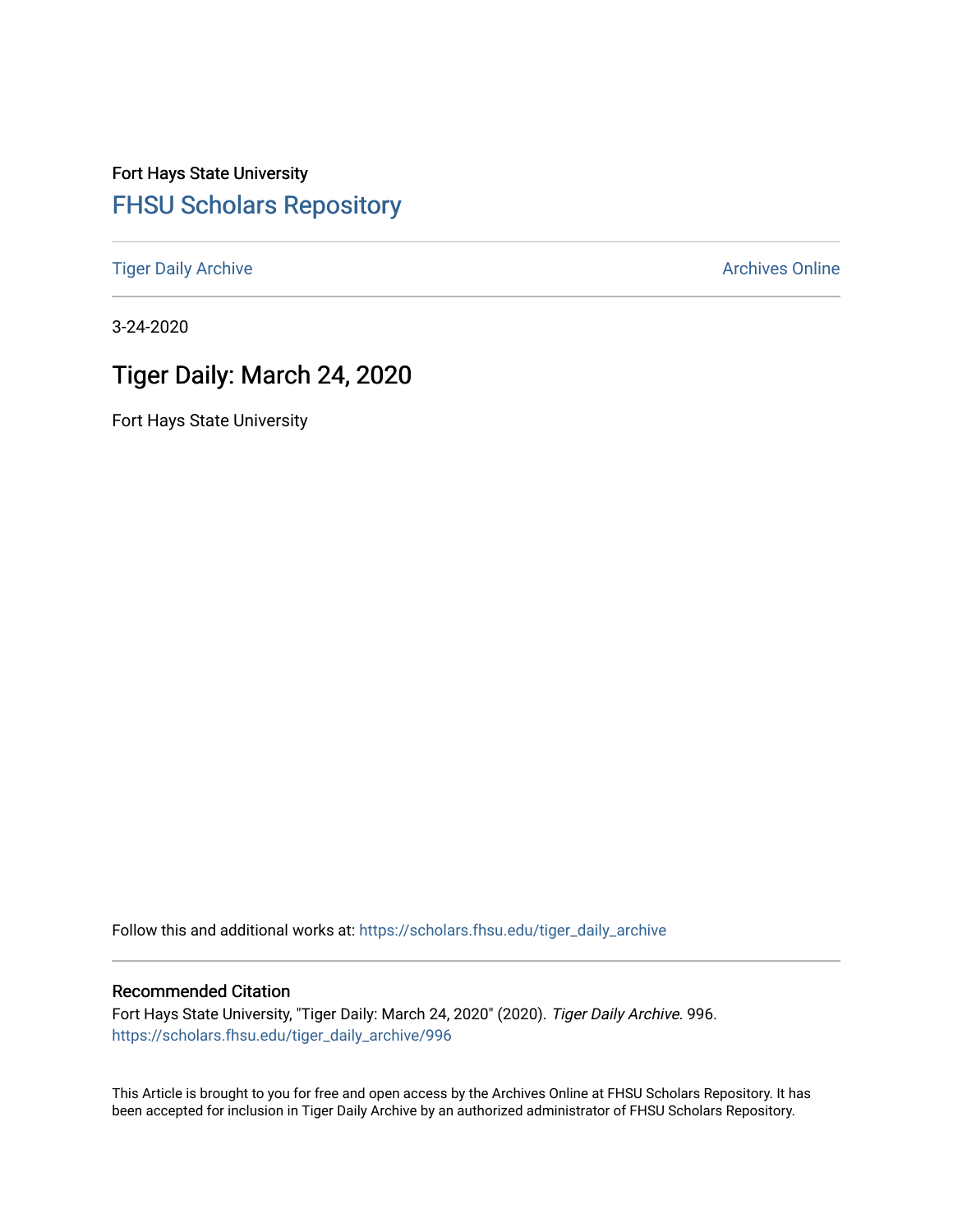From: Tiger Daily Sent: Tuesday, March 24, 2020 10:01 AM To: Tiger Daily <TigerDaily@fhsu.edu> Subject: Tiger Daily [March 24, 2020]



#### ANNOUNCEMENTS

- **•** Information for Working Remotely
- Calendar: Upcoming Professional Development Opportunities
- Fall '20 and Spring '21 Memorial Union Reservations
- Nursing Students' Fundraiser
- ASA Advisory Search
- Recordings Available from TILTed Tech: Engaging Students Online Webinar
- John Heinrichs Scholarly and Creative Activities Day UPDATE
- Academic Advising Training, Certificates, & Webinars
- Limited Interlibrary Loan Services

#### EVENTS

#### THIS WEEK/WEEKEND

"Walk a Mile in Her Shoes" Shoe Drive – March 1 through March 31

#### FUTURE EVENTS

#### SHARE WITH STUDENTS

- New Fall 2020 Course: Write with Confidence!
- Graduate Intro to Data Class for Fall 2020
- Chartwells Cash Free
- New Spring Online Eight-Week HHP 200 VJ Personal Wellness Class

#### ANNOUNCEMENTS

#### Information for Working Remotely

Tech Services has developed a website with helpful information for working remotely. This includes installing the VPN on your computer, forwarding your phone, using various collaboration tools, and other useful tips. Please see the website: https://www.fhsu.edu/technology/working-remotely

Also, a reminder that our FHSU Homepage has the FHSU Directory link, including searchable PDF of printed campus directory.

## Calendar: Upcoming Professional Development Opportunities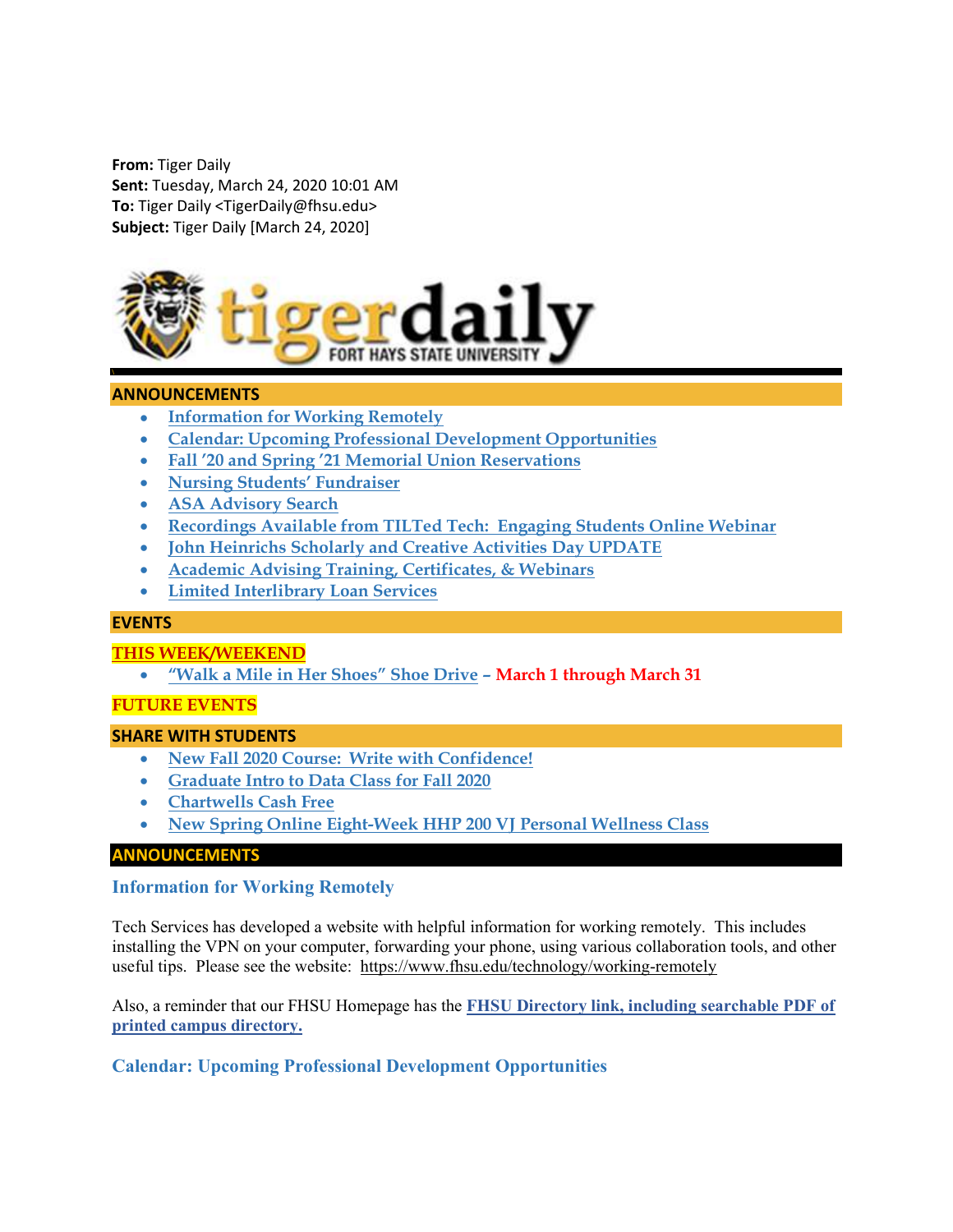Check out upcoming professional development opportunities! The TILT TigerLearn event calendar is your go-to for professional development at FHSU! Check it out here: http://tigerlearn.fhsu.edu/events/.

To provide faculty and staff with one easy place to see all professional development at FHSU, we're happy to include your event on the TigerLearn calendar. We can include links to your registration site, contact persons for questions, etc. Just contact TILT-FacultyDev@fhsu.edu, and we'll add your event right away!

## Fall '20 and Spring '21 Memorial Union Reservations

The Memorial Union will begin processing reservations for August 1, 2020 – July 31, 2021 on the Monday following spring break (March 30, 2020). For the best chance at reserving your preferred room for departmental meetings, student organization events, weddings, conferences, and much more please contact the Memorial Union at 785-628-5305 or fhsuunion@fhsu.edu. Rooms will be reserved on a first come, first served basis and are subject to availability.

## Nursing Students' Fundraiser

Ten FHSU nursing students are trying to raise money for their Global Nursing Experience this summer in the Dominican Republic. They are currently selling a variety of things through the link posted below. Please consider providing support both emotionally and financially to these students.

The store will remain open until 11:59 March 25th.

https://fhsunursing.itemorder.com/sale

#### ASA Advisory Search

Alpha Sigma Alpha is currently searching for individuals who may be interested in an advisory position for our sorority. Alpha Sigma Alpha aspires to create well-rounded women with our four aims: physical, spiritual, intellectual, and social excellence. Advisors do NOT have to be Greek affiliated, nor do they have to have any prior experience with sorority or fraternity life. We are currently seeking members of the community to fill three positions. Contact sneichman@mail.fhsu.edu for more information on the open positions and how you can help!

#### Available advisor positions:

1. Recruitment Advisor 2. Membership Commitment Advisor 3. Social Responsibility Advisor

Sierra Eichman sneichman@mail.fhsu.edu Alpha Sigma Alpha - Tau Tau VP of Alumnae and Heritage

#### Recordings Available from TILTed Tech: Engaging Students Online Webinar

Video: http://bit.ly/VidTILTed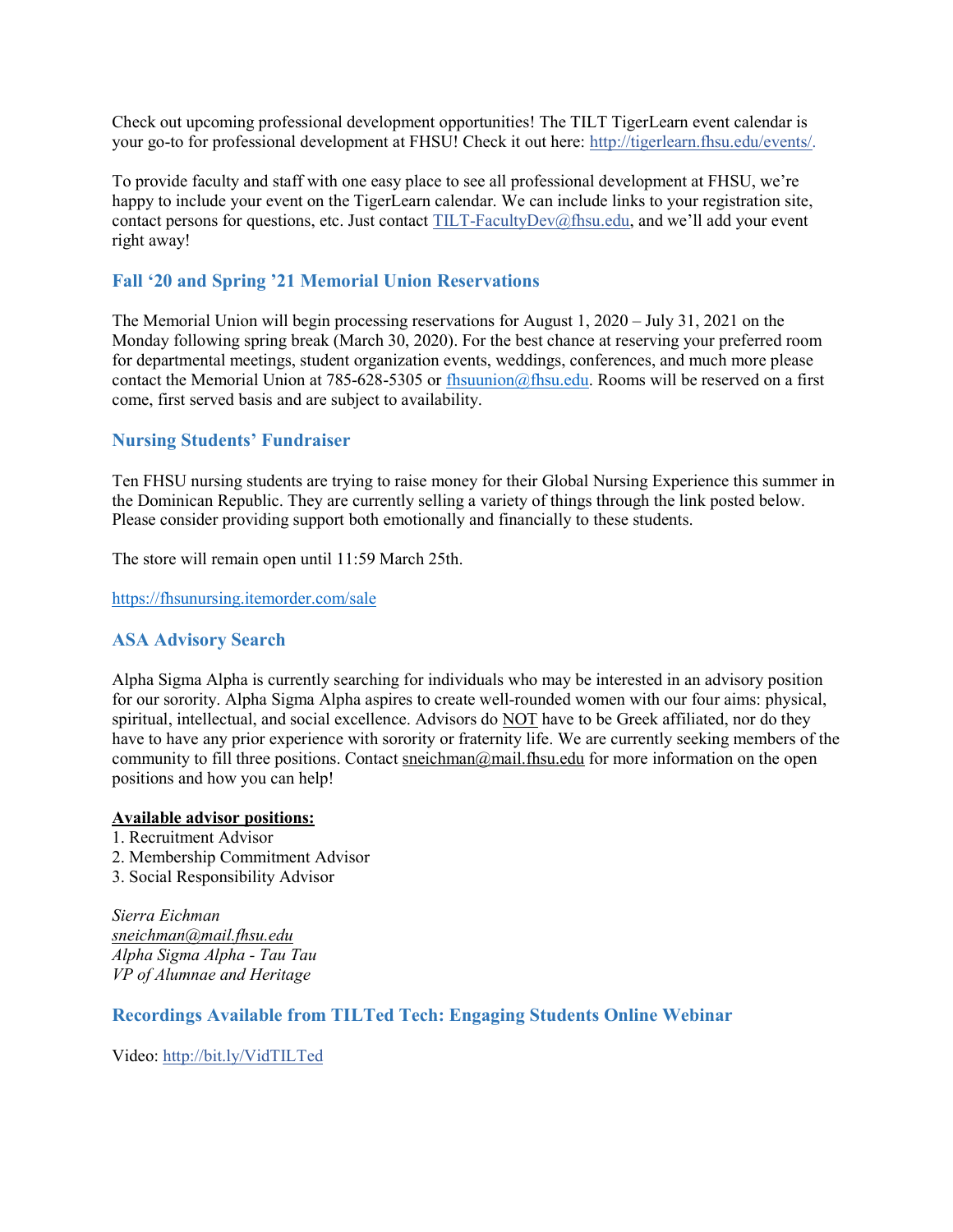Use the link above to watch the video recordings of the TILTed Tech Webinar that took place on 3/17 about Engaging Students Online. Learn about the resources and support available to facilitate classes and work remotely and practical strategies to engage with students in an online environment.

# John Heinrichs Scholarly and Creative Activities Day UPDATE

In light of recent events, the SACAD committee would like to offer a simplified virtual platform for students, faculty, and staff to display and share their research and scholarly activity. We will continue accepting poster submissions and have extended the deadline to April 10<sup>th</sup>. Unfortunately, we have decided to suspend the oral presentations and art and creative works portions of the event. Below is a list of changes that are associated with the poster submissions:

- Posters will not be judged and therefore prizes will not be awarded.
- Posters will be available for viewing via a Google slide show on April  $22<sup>nd</sup>$ . More details will follow.
- Door prizes will not be given out this year.

While we are saddened that the  $15<sup>th</sup>$  annual SACAD event cannot happen in its full capacity, we are grateful that we can still offer an opportunity for you to share your hard work with the FHSU community. Those who have or were planning to submit an oral presentation are alternatively encouraged to submit a poster. Please let me know if you have any questions!

Poster submissions are still accepted at https://fhsu.infoready4.com/#competitionDetail/1806323. This announcement supersedes all details listed in the submission portal.

Questions? Contact Misty Koonse at mjkoonse@fhsu.edu

## Academic Advising Training, Certificates, and Webinars

The Academic Advising and Career Exploration Center offers certificates for academic advisors each semester. The schedule for the spring semester trainings has been modified.

## CAREER ADVISING CERTIFICATE (postponed- an announcement will be posted in Tiger Daily on April 1 with dates and platform information)

This is a great professional development opportunity for those interested in effectively providing career advising to their advisees, gaining an understanding of how the career exploration process works in AACE and the role of the UNIV 100 Majors and Career Exploration course. Enrollment in the program is limited to 20 participants. Participants must attend each session to receive the certificate.

The following are the sessions for this certificate.

Career Advising: What is Career Advising? Career Advising: FHSUMajors.com – More than just an assessment Career Advising: Career Exploration – Finding the right fit Career Advising: Career Exploration – Confirming major selection \*If you have attended sessions in the past and need to know which sessions you have left to receive your certificate, please email your name and department to *advising@fhsu.edu for assistance*.

#### NACADA Webinars (delivery mode change)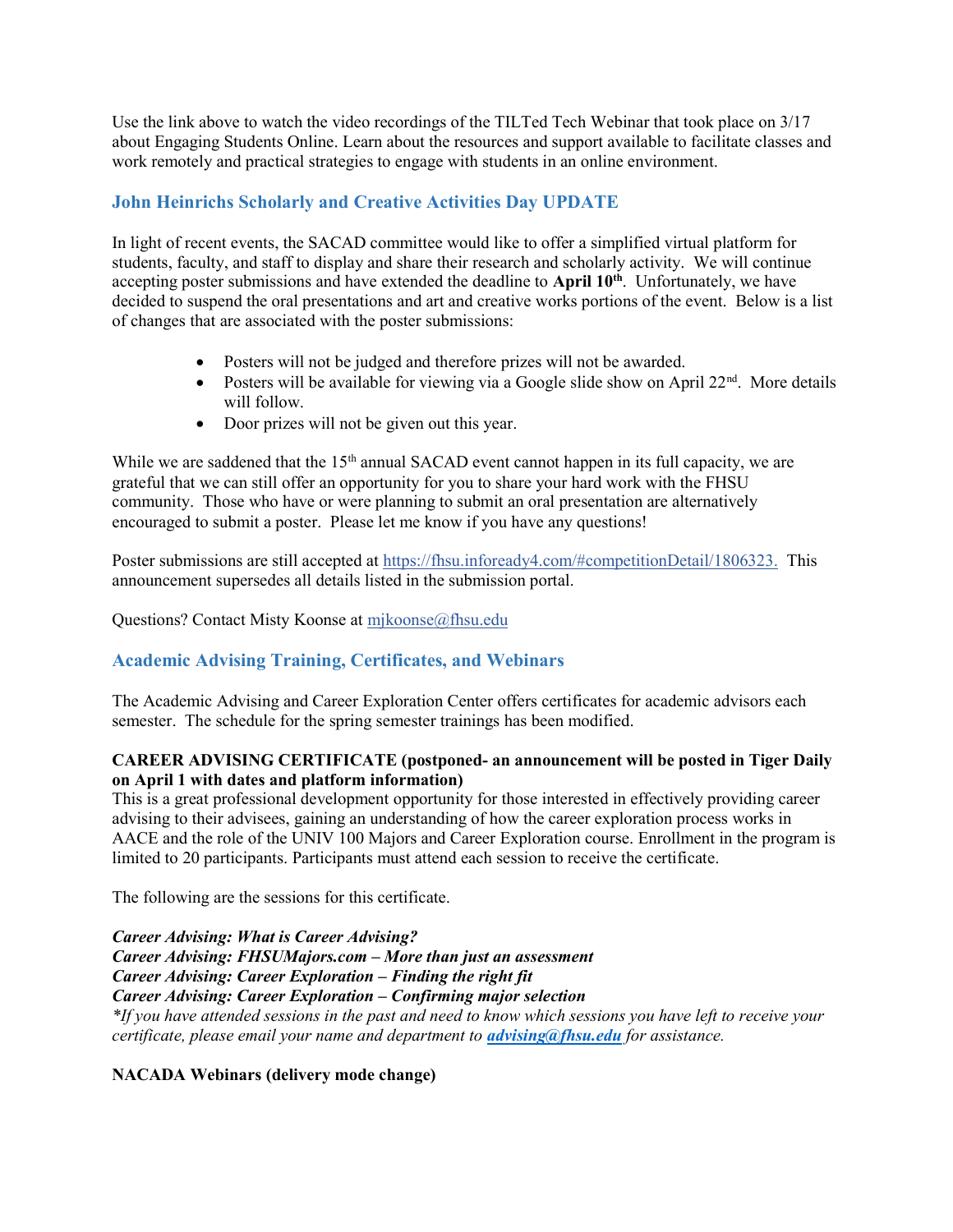The Academic Advising and Career Exploration Center and Office of Student Affairs will be providing access to the following webinars from NACADA: The Global Community for Academic Advising thanks to the generosity of the Office of Student Affairs. These webinars are open to faculty and staff. Links and handouts for the webinars will be emailed to those that have RSVP'd within two weeks of the broadcast date, along with date the link expires.

Wednesday, April 15, 2020 - Academic Advising for Social Justice: Theory, Reflection, and Practice

## Thursday, May 21, 2020 - Blunt Empathy: Skills and Techniques for Delivering Unwanted News in Academic Advising Situations

RSVP: Please let us know if you are planning to attend by replying to **advising@fhsu.edu**. We will send you a calendar entry that you will need to "Accept and Send the Response Now". This will allow us to provide appropriate access and handouts for each session.

For those that had RSVP'd for the Successful Advising Strategies for Supporting Student Academic Recovery on March 19, look for an email with access information no later than Monday, March 30.

Questions should be directed to *advising@fhsu.edu*.

## Limited Interlibrary Loan Services

Interlibrary Loan (ILL) is operating with limited service only fulfilling electronic delivery and document delivery requests while the Forsyth Library building is closed.

- Electronic Delivery Request articles or ebook chapters for materials that Forsyth Library does not have available in the library catalog
- Document Delivery Request up to 50 pages from Forsyth Library's physical materials to be scanned and delivered to your interlibrary loan account using the ILL platform
- Login or create a new account to make a request.
- At this time, requests for physical materials are not being processed due to the COVID-19 response and library closures.

Forsyth Library is able to provide document delivery and ILL because of a copyright exception for libraries under US Code Title 17, Section 108. This exception only covers document delivery and ILL for private study, scholarship, and research. There may be other copyright exceptions that cover other uses. Forsyth Library has a copyright guide that provides an overview of the TEACH Act and Fair Use factors, two of the most common copyright exceptions. Please reach out if you have any questions about appropriate use.

#### EVENTS

"Walk a Mile in Her Shoes" Shoe Drive March 1-March 31 Memorial Union

Women's Leadership Project needs new or old women's heels or any kind of women's shoes for the Interfraternity Council's annual "Walk a Mile in Her Shoes" event. Donations can be taken to the drop box located in the Union's Feature Wall Lobby which is outside of Starbucks.

#### SHARE WITH STUDENTS